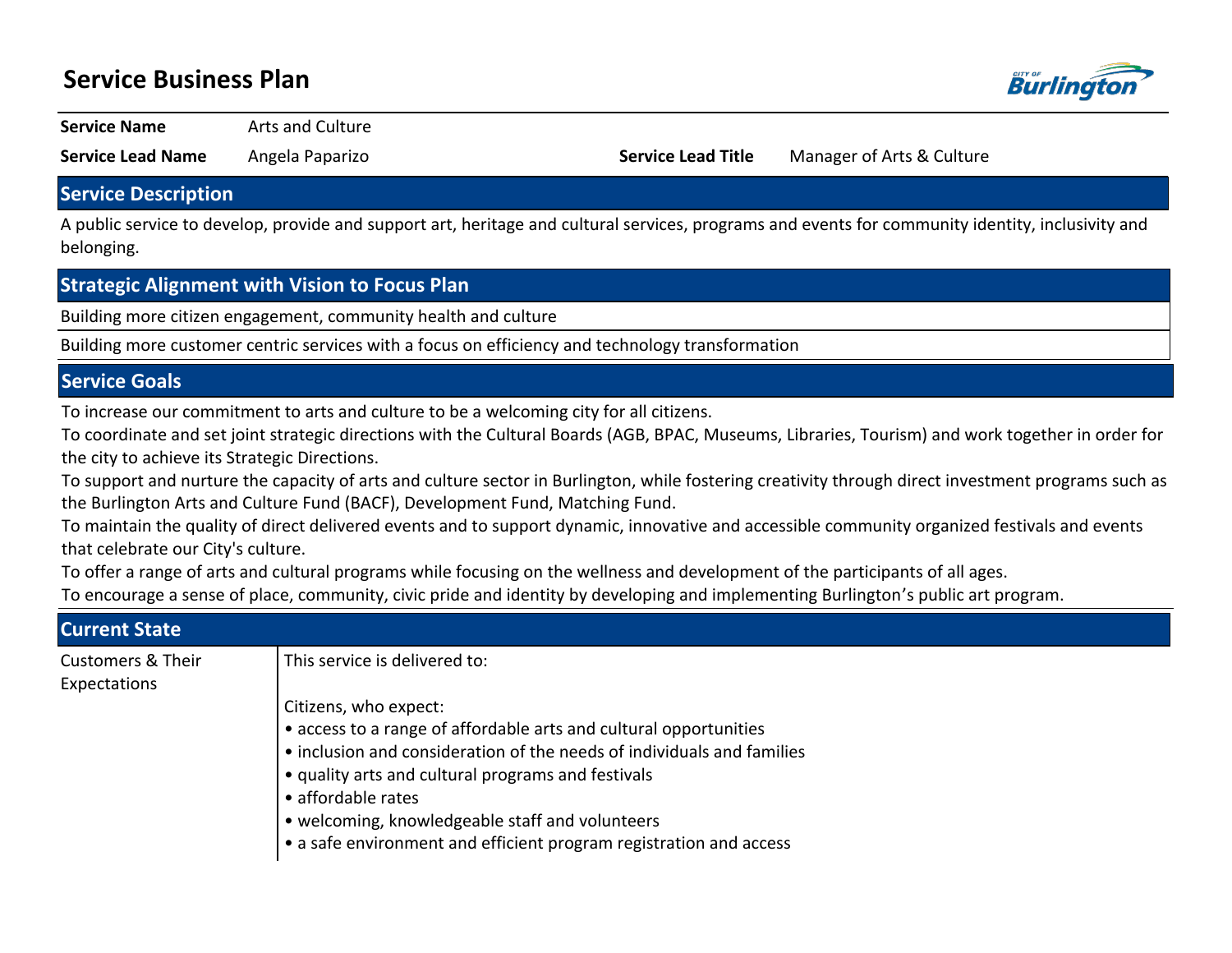|                                                                        | • a sense of place, civic pride and identity.                                                                                                                                                                                                                    |  |  |  |  |  |  |
|------------------------------------------------------------------------|------------------------------------------------------------------------------------------------------------------------------------------------------------------------------------------------------------------------------------------------------------------|--|--|--|--|--|--|
|                                                                        | Artists, cultural community organizations and service providers, who expect:<br>• reliable leadership and partnership opportunities with the City<br>• support from the City<br>• efficient facility booking processes.<br>Sponsors, who expect:                 |  |  |  |  |  |  |
|                                                                        | • welcoming, professional and responsive customer service<br>• value for their contribution.                                                                                                                                                                     |  |  |  |  |  |  |
| <b>Existing Service Delivery</b>                                       | City-delivered services: Burlington Student Theatre, Burlington Teen Tour Band and Junior Red Coats, Concerts in the<br>Park, music and other culture related programming, festivals and events, the public art program and various<br>available grant programs. |  |  |  |  |  |  |
|                                                                        | Assist community groups that host a festival or event on City property.                                                                                                                                                                                          |  |  |  |  |  |  |
|                                                                        | City Liaison Services and collaboration with the Art Gallery of Burlington, the Burlington Performing Arts Centre,<br>Museums of Burlington (Joseph Brant and Ireland House), Tourism Burlington and the Burlington Public Libraries.                            |  |  |  |  |  |  |
| <b>Existing Customer</b><br>Engagement Tools /<br>Methods              | City website, e-blasts, cultural map Public Art online map and 311. Media including Burlington Post, Live and Play<br>Guide. Outside promoters and social media, existing City engagement tools.                                                                 |  |  |  |  |  |  |
| Is this Service Provincially<br>Legislated?                            | N/A<br>No                                                                                                                                                                                                                                                        |  |  |  |  |  |  |
| For this Service are there<br><b>Approved Service</b><br>Standards?    | Cultural Action Plan, Cultural Strategy, Public Art Master Plan, Public Art Policy, Community Initiated Public<br>Yes<br>Art Policy, Private Sector Public Art and the Strategic Plan                                                                            |  |  |  |  |  |  |
| <b>Programs</b>                                                        |                                                                                                                                                                                                                                                                  |  |  |  |  |  |  |
| Relationship Liaison Service<br>with Arts and Culture<br><b>Boards</b> | Maintain and manage relationship agreements and leases with the Art Gallery of Burlington, Museums of<br>Burlington, Tourism Burlington, Burlington Public Library and the Burlington Performing Arts Centre.                                                    |  |  |  |  |  |  |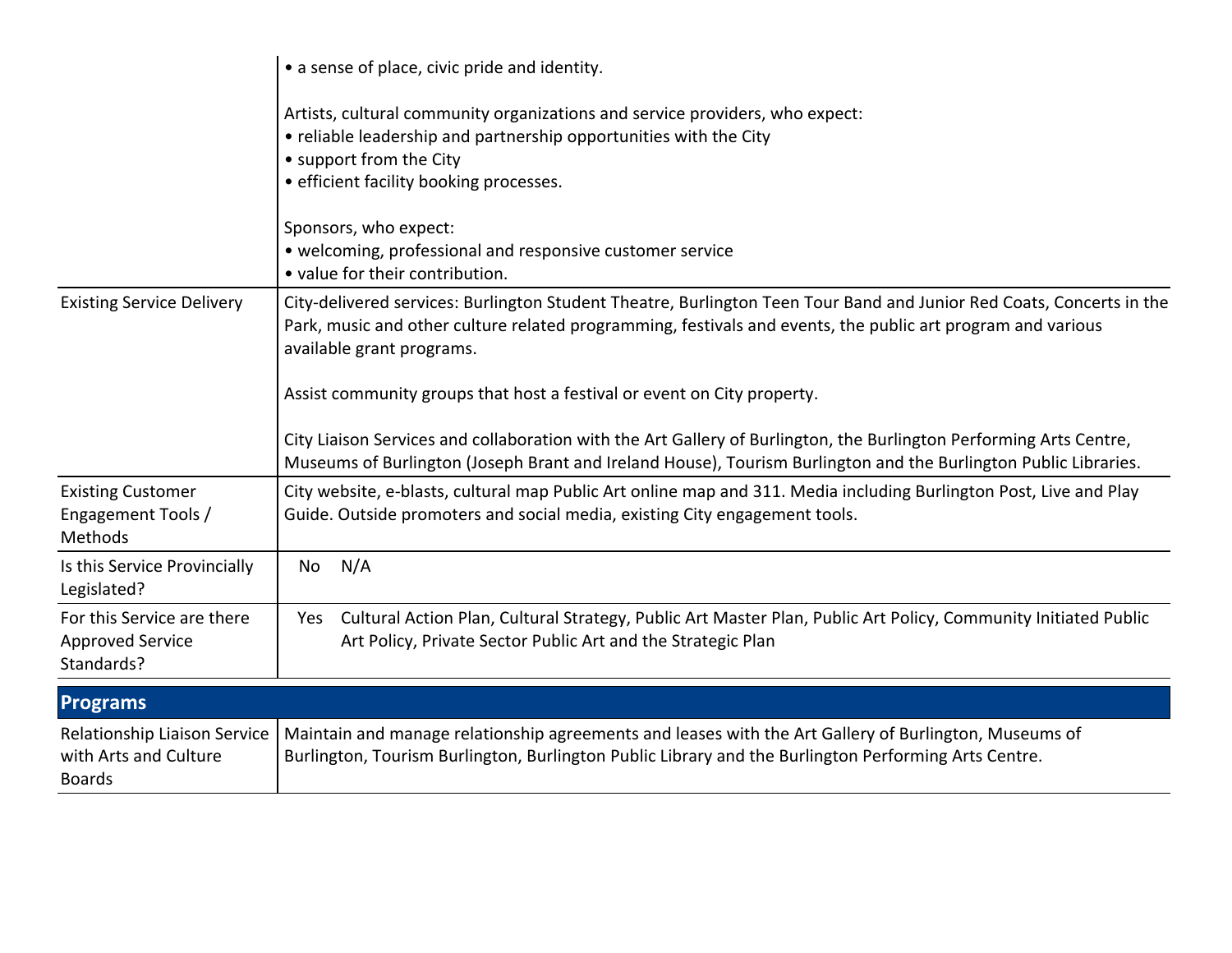| <b>Public Art Collection</b><br>Management                                                               | Acquire and maintain public art through the public art development implementation team, with the assistance of an<br>external provider. This includes:<br>• Site selection and approval, planning of funds, artist selection process, public consultation, quality assurance and<br>installation, unveiling event.<br>• Manage public art promotions and donations.                                                                                           |
|----------------------------------------------------------------------------------------------------------|---------------------------------------------------------------------------------------------------------------------------------------------------------------------------------------------------------------------------------------------------------------------------------------------------------------------------------------------------------------------------------------------------------------------------------------------------------------|
| <b>Cultural Mapping and</b><br>Community liaison support<br>services with cultural<br>groups and artists | Raise the cultural profile in Burlington. Collaborate with local artists to provide valuable arts and cultural events.<br>Develop relationships and engage with the arts and cultural community.<br>Support the arts and cultural community with various fund opportunities.<br>Maintain a database of cultural resources in Burlington.                                                                                                                      |
| <b>Festivals and Events</b>                                                                              | Coordinate, develop, deliver and promote new and ongoing community festivals and events, including:<br>• City-run festivals and events, such as Canada Day, the Children's Festival, Concerts in the Park, Kite Festival, Santa<br>Claus Parade and Movies Under the Stars.<br>• Provide assistance to various event organizers when hosting an event on City property (e.g. Remembrance Day,<br>Sound of Music Festival).                                    |
| <b>Arts and Cultural Programs</b><br>and Services                                                        | Develop, deliver and promote City-run programs and services:<br>• Burlington Arts and Culture Fund (BCAF) grant program.<br>• Theatre programs - Burlington Student Theatre.<br>• Music programs - Music Centre (lessons, camps, youth bands).<br>. "Music in the park" program - Music Centre.<br>. "Love my hood" program - Festivals and Events.<br>• Provide and facilitate film permits for various productions.<br>• Rental of the City's mobile stage. |

## **Recent Continuous Improvement Initiatives**

The Culture Boards working team was created to coordinate the organizations in working together on common issues and projects. The main purpose of this team is to work together in developing art and culture for the city. The team is working together on joint strategic initiatives to achieve City of Burlington's Strategic Directions.

There was an increase of \$25,000 for the second year of Burlington's Arts and Culture Fund (BACF) grant program launched in January 2019. BACF was able to support 16 arts and cultural projects across the municipality with total funding of \$75,000.

Festivals and Events will launch a new online platform Q4 2019 for event organizers using AMANDA to handle event applications through the Special Event Team (SET) process. Organizers will have a unique account history and will be able to monitor their application process as well as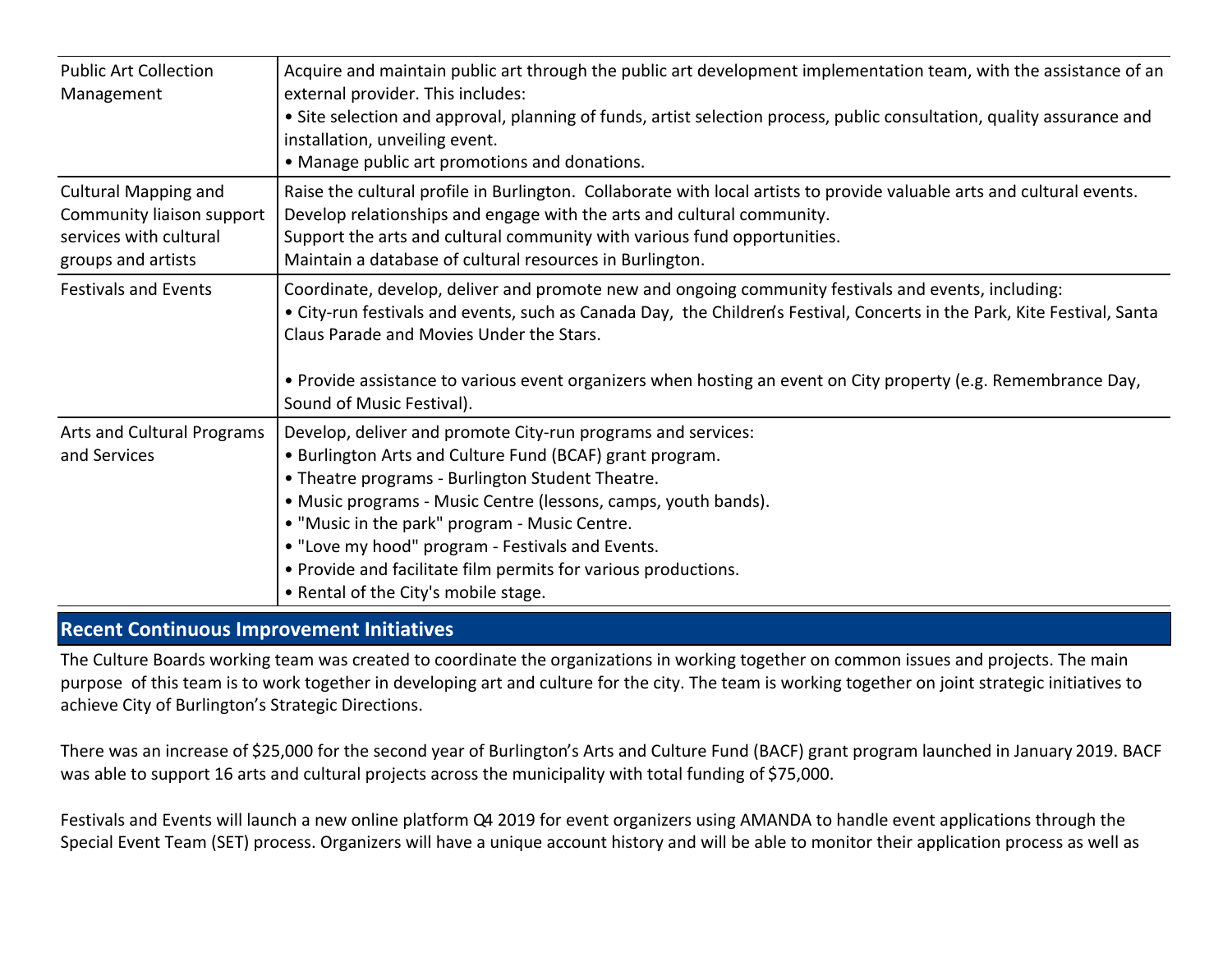access their City issued permits. The AMANDA program will also be able to offer quick and simple reports for staff and begin to establish an event history.

Phase 1 of the SET process is now implemented in AMANDA. Creation of training documents and training of staff for SET folders in AMANDA occurred. This has streamlined the event application process across departments making it easier to track the approval process and improve communications on individual event files.

The Arts and Culture section launched Art and the City, a self-guided downtown public art walking tour. Art and the City is available online and accessible from any mobile device. The free web app offers a new way explore Burlington's downtown and learn about public art in the process.

Using the new Perfectmind software for registrations, music lessons are now available through an online platform as of August 2018 registration launch. Provided customers the opportunity to register for the date and time best for their schedule from the comfort of their own home.

Culture Days, a national, non-profit organization celebrating arts and culture ranked Burlington's 2018 Culture Days weekend seventh overall across Canada and third among cities with a population between 50,000 and 500,000.

As phase two of the Cultural Nodes project, the City of Burlington's public art program has commissioned professional artists to create temporary art installations that were unveiled in a public art lab as part of the Burlington's Culture Days. Seven installations were exhibited from Sept. 27 to Oct. 25, 2019.

The nimbleness of staff, resource mobilization, and event processing allowed for the City to host the Walk Off the Earth Beard Guy Tribute aired on CBC and six Raptor viewing parties.

Business process maps were created to document music lessons, memberships and Boosters tour process with improvements recommended for implementation in 2019. Process maps identified key efficiencies and business management practices improvement areas to address changes and reduce risks such as better money handling and customer service.

The City of Burlington was recognized by Festivals and Events Ontario with two-Top 100 event awards for Canada Day and Children's Festival events.

In the Fall of 2019, Festivals and Events will change the format and frequency of the previous annual Festivals and Events Organizers (FEOG) conference and begin to host two meetings per year in order to have more opportunity for face to face interaction with community event organizers. The purpose of these meetings is to educate and inform as well as obtain feedback on their event planning needs.

National Youth Week was celebrated with a new public art mural (Setting the Scene) led by professional artists Jimmy Baptiste and Hans Schmitter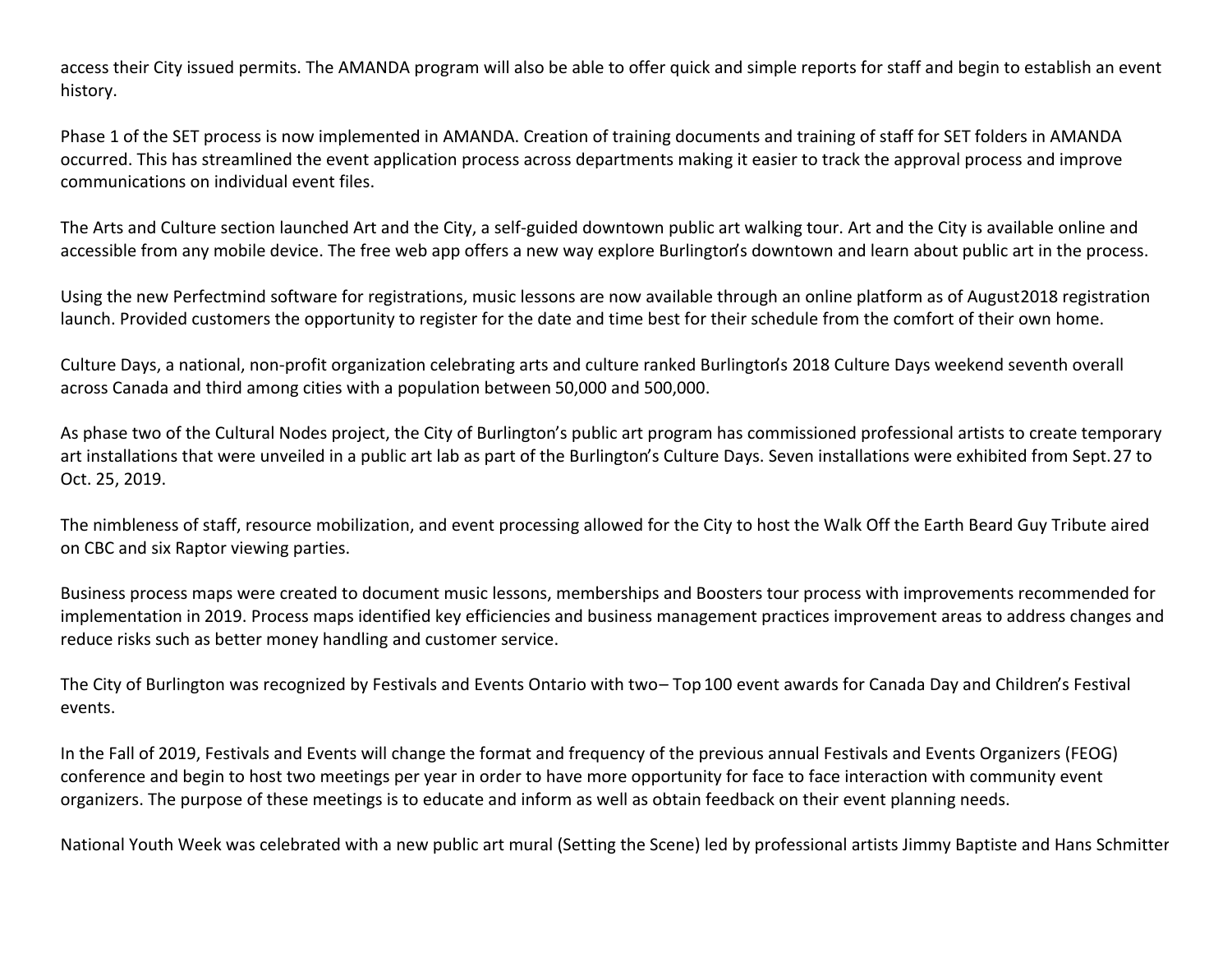unveiled at the Burlington Student Theatre in May 2019.

Expanded summer music camp by offering 2 additional weeks of program and having the Burlington Teen Tour Band members as music mentors. Also offered a two-week technical skills development program in conjunction with theatre summer program which allowed teens to learn and explore the backstage technical aspects. Worked with Burlington Seniors Centre so that adults were able to attend Mainstage Seniors show and 2 summer performances at a reduced fee.

The public art program invited Ontario-based Indigenous artists or Indigenous-led artist teams to submit an Expression of Interest to create a permanent public artwork for the exterior of the Joseph Brant Museum. The intent of this project is to build on efforts to create awareness of the rich Indigenous cultures, peoples and heritage that are at the root of our territory, city and province.

# **Environmental Considerations**

|                               | <b>Emerging Opportunities and Anticipated Risks</b>                                                                                                                                               |  |  |  |  |
|-------------------------------|---------------------------------------------------------------------------------------------------------------------------------------------------------------------------------------------------|--|--|--|--|
| <b>Emerging Opportunities</b> | Increase collaboration with the Burlington Economic Development Corporation and Burlington Downtown Business<br>Association to help create vibrancy in the downtown.                              |  |  |  |  |
|                               | An increase in the number of newcomers to the Burlington community in the future will provide opportunities for<br>supporting intercultural initiatives.                                          |  |  |  |  |
|                               | Availability of free events may create new opportunities for newcomers to connect with the city and other residents.                                                                              |  |  |  |  |
|                               | Create opportunities to attract youth participation in arts and cultural activities in different areas of the City.                                                                               |  |  |  |  |
|                               | An increase in the Love My Hood granting to \$500/event may provide added support and increase interest to host<br>more events.                                                                   |  |  |  |  |
| <b>Anticipated Risks</b>      | Due to possible economic hardships, citizens may consider cultural opportunities to be less of a priority.                                                                                        |  |  |  |  |
|                               | Focus on maintaining affordable programs for all demographics.                                                                                                                                    |  |  |  |  |
|                               | Reduced Provincial funding to support arts and culture initiatives may affect the number and quality of events and<br>other related projects. This may also cause many art organizations to fold. |  |  |  |  |
|                               | Unpredictable and volatile weather patterns may impact outdoor activities and events.                                                                                                             |  |  |  |  |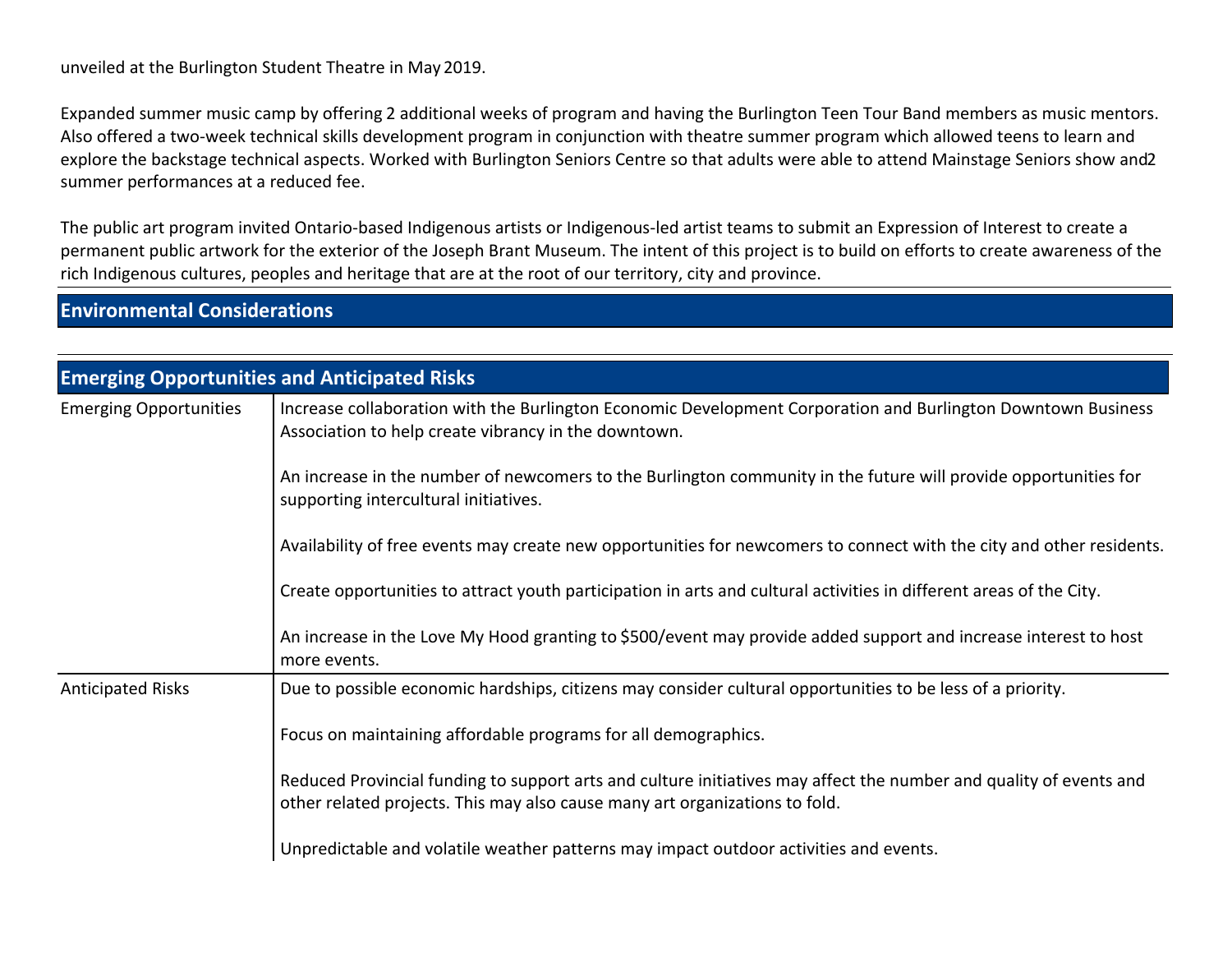| Complex Initiatives                      | Toppet Completion                                                                                                                                                    |
|------------------------------------------|----------------------------------------------------------------------------------------------------------------------------------------------------------------------|
| <b>Enterprise Risk</b><br>Considerations | Financial Sustainability - Sustainability, Budget, Strategic Plan<br>Climate Change - Severe Weather Events                                                          |
|                                          | The lack of investment and infrastructure to support large events outside of the core downtown area limits the<br>ability to host events in other areas of the City. |
|                                          | Reduction in the availability of paid duty officers to support events may change on road courses or change the<br>footprint of the event.                            |
|                                          | Reduced number of volunteer commitment may risk increased cost and the viability of the service.                                                                     |
|                                          | High level of risk management and rigor is being out into place for larger public gatherings which increases the cost<br>of hosting events and may deter organizers. |

| <b>Service Initiatives</b>                                                                                                                                                                                                                                                                                                | <b>Target Completion</b> |
|---------------------------------------------------------------------------------------------------------------------------------------------------------------------------------------------------------------------------------------------------------------------------------------------------------------------------|--------------------------|
| Review and update Burlington's filming policy, procedures and processes.                                                                                                                                                                                                                                                  | Jun 2020                 |
| Develop and install "welcome" visual sign in all City and Cultural Boards facilities with multiple languages in it in<br>accordance with the recommendation of the Welcome to Burlington for Newcomers project from the Mohawk<br>Future Ready Leadership Team and From Vision to Focus Plan.                             | Jun 2020                 |
| Install and unveil an Indigenous artist permanent public artwork at the Joseph Brant Museum to coincide with the<br>first anniversary of the newly renovated museum's opening. The theme of the artwork is focused on Indigenous<br>language as a through-line by which we are connected to our past, present and future. | Sep 2020                 |
| In collaboration with the Cultural Boards and Halton Multicultural Connections explore the opportunity to<br>implement "Culture Diversity/Competency" training for staff and boards.                                                                                                                                      | Dec 2020                 |
| Develop and implement "Weird and Wonderful" Walls community project. The project would identify wall space<br>available for community to create a mural.                                                                                                                                                                  | Dec 2020                 |
| Update the public art online GIS map and inventory. Carry out catch-up maintenance on the public art collection.                                                                                                                                                                                                          | <b>Nov 2020</b>          |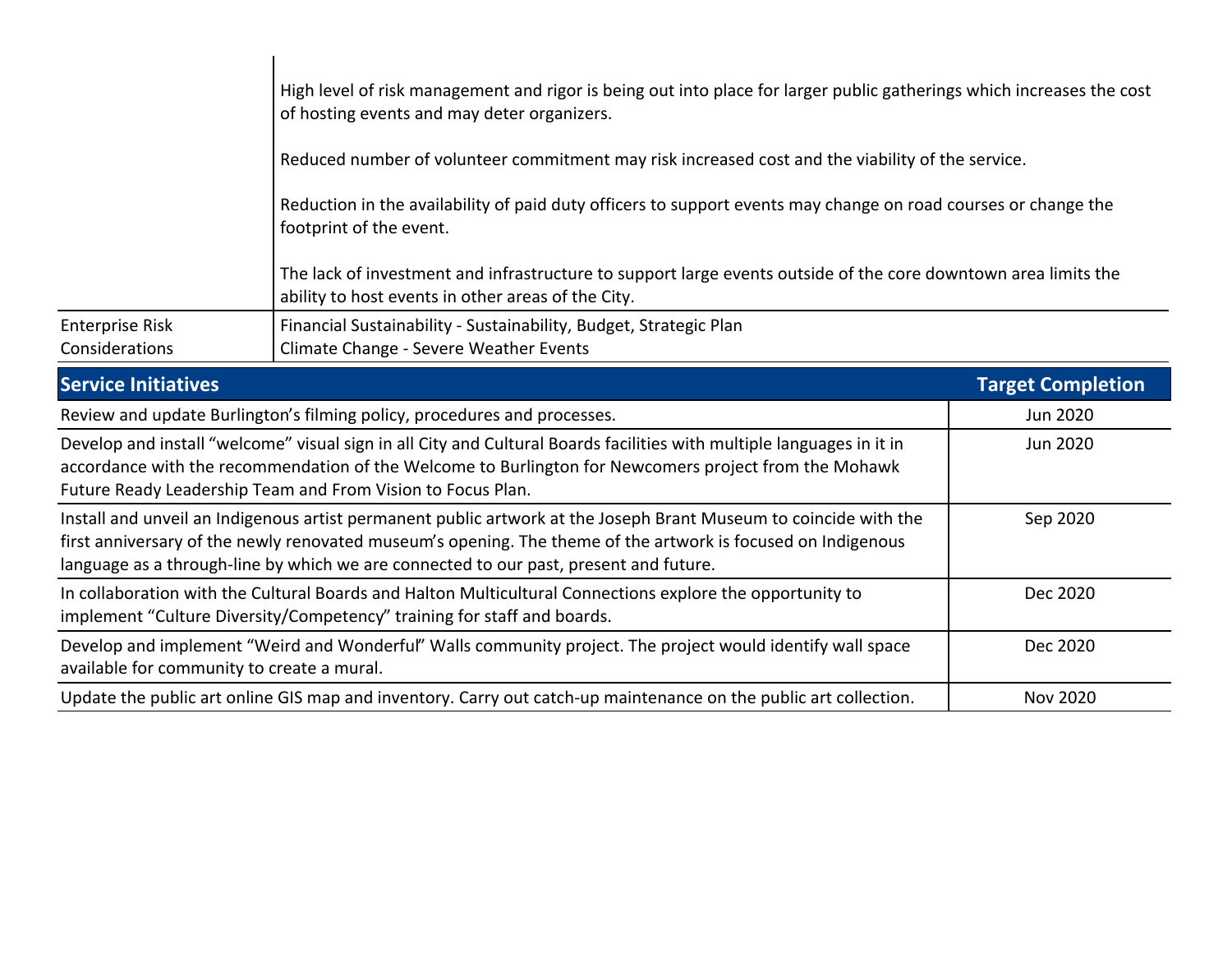# **MEASURING SUCCESS**

### **How much did we do?**

| Performance                  | 2015   | 2016   | 2017   | 2018   | 2019     | 2020     | 2021     | 2022     |
|------------------------------|--------|--------|--------|--------|----------|----------|----------|----------|
| <b>Measurement</b>           | Actual | Actual | Actual | Actual | Forecast | Forecast | Forecast | Forecast |
| Number of community-led      | 98     | 141    | 156    | 110    | 115      | 120      | 120      | 110      |
| festivals and events on      |        |        |        |        |          |          |          |          |
| public property              |        |        |        |        |          |          |          |          |
| Number of City-organized     | 5      | 5      | 6      | 6      | 6        | 6        | 6        | 6        |
| festivals and events         |        |        |        |        |          |          |          |          |
|                              |        |        |        |        |          |          |          |          |
| Number of participants in    | 71,200 | 60,725 | 64,000 | 65,000 | 74,500   | 75,000   | 76,000   | 76,000   |
| City-organized festivals and |        |        |        |        |          |          |          |          |
| events                       |        |        |        |        |          |          |          |          |
| Number of registered         | 397    | 458    | 535    | 615    | 620      | 625      | 625      | 645      |
| participants in City-        |        |        |        |        |          |          |          |          |
| delivered student theatre    |        |        |        |        |          |          |          |          |
| and music programs           |        |        |        |        |          |          |          |          |
|                              |        |        |        |        |          |          |          |          |
|                              |        |        |        |        |          |          |          |          |

\* data for number of community led festivals and events for 2018 reflects the number of events that go through the SET process and excludes permits only.

#### **How well did we do it?**

| Performance                                                                                                                                                                                                                                                                                                                                                                                                                                                        |         |         | Cultural Investment per Capita |         |                                       |         |         |         |
|--------------------------------------------------------------------------------------------------------------------------------------------------------------------------------------------------------------------------------------------------------------------------------------------------------------------------------------------------------------------------------------------------------------------------------------------------------------------|---------|---------|--------------------------------|---------|---------------------------------------|---------|---------|---------|
| <b>Measurement</b>                                                                                                                                                                                                                                                                                                                                                                                                                                                 |         |         |                                |         |                                       |         |         |         |
| Story behind the data<br>Burlington's population is growing and investment per capita is one way to benchmark and<br>compare Burlington's cultural commitment with other communities. The data includes the City's<br>operating and capital funding towards all arts and culture service providers, including Music<br>Centre, Student Theatre, Festivals and Events, Public Art, Art Gallery of Burlington, Performing<br>Arts Centre, Museums and Sound of Music |         |         |                                |         |                                       |         |         |         |
| \$26                                                                                                                                                                                                                                                                                                                                                                                                                                                               |         |         |                                |         | <b>Cultural Investment per Capita</b> |         |         |         |
| \$25                                                                                                                                                                                                                                                                                                                                                                                                                                                               |         | \$24.06 | \$24.44                        | \$24.36 | \$24.80                               | \$24.86 | \$25.14 | \$25.14 |
| \$24                                                                                                                                                                                                                                                                                                                                                                                                                                                               |         |         |                                |         |                                       |         |         |         |
| \$23                                                                                                                                                                                                                                                                                                                                                                                                                                                               | \$22.45 |         |                                |         |                                       |         |         |         |
| \$22                                                                                                                                                                                                                                                                                                                                                                                                                                                               |         |         |                                |         |                                       |         |         |         |
| \$21                                                                                                                                                                                                                                                                                                                                                                                                                                                               | 2015    | 2016    | 2017                           | 2018    | 2019                                  | 2020    | 2021    |         |